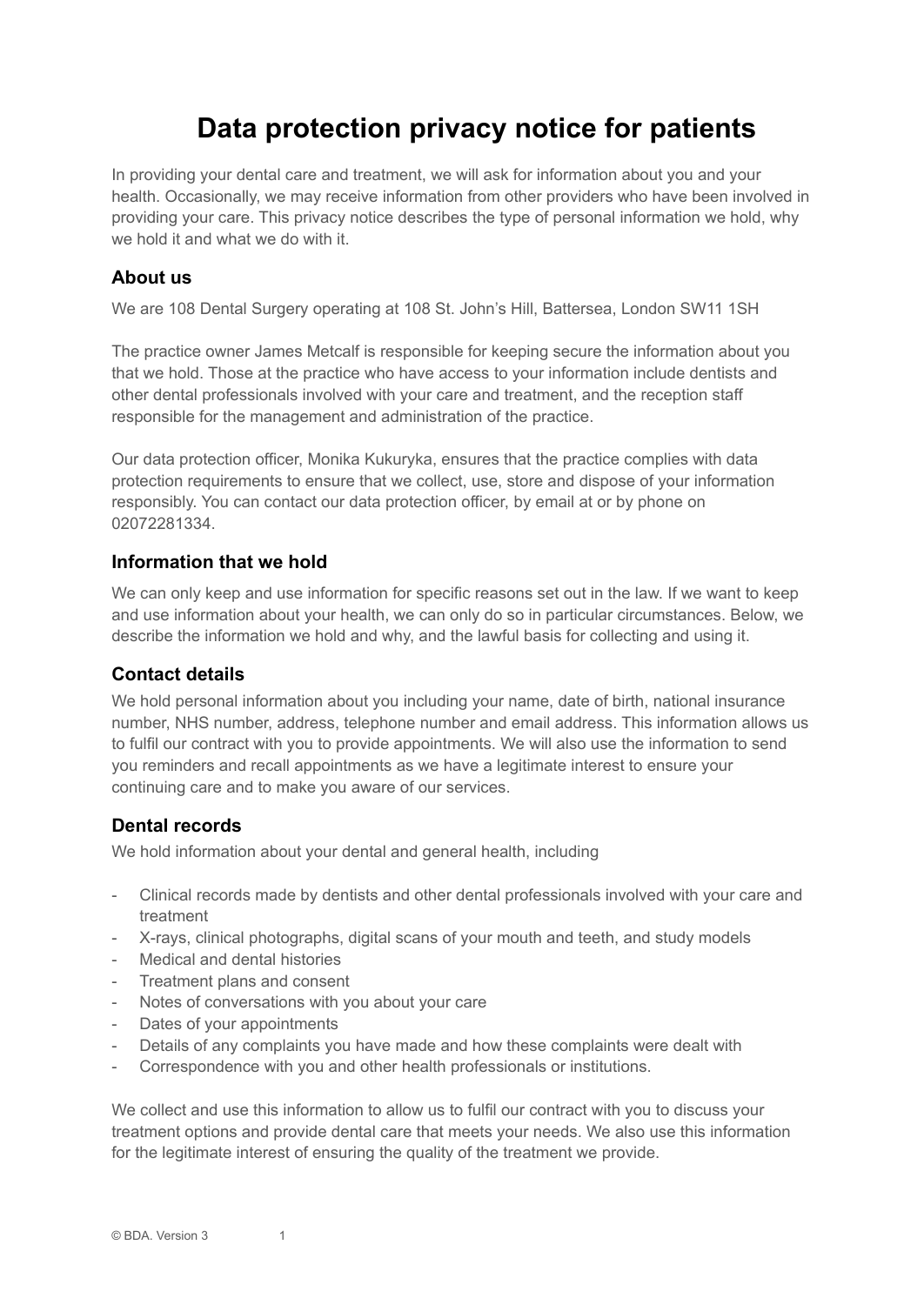# **Financial information**

We hold information about the fees we have charged, the amounts you have paid and some payment details. This information forms part of our contractual obligation to you to provide dental care and allows us to meet legal financial requirements.

Where your dental care is provided under the terms of the NHS, we are required to complete statutory forms to allow payments to be processed. This is an NHS requirement.

#### **How we use your information**

To provide you with the dental care and treatment that you need, we require up-to-date and accurate information about you.

We will share your information with the NHS and private dental insurance providers in connection with your dental treatment.

We may contact you to conduct patient surveys or to find out if you are happy with the treatment you received for quality control purposes.

We will seek your preference for how we contact you about your dental care. Our usual methods are telephone, email or letter.

If we wish to use your information for dental research or dental education, we will discuss this with you and seek your consent. Depending on the purpose and if possible, we will anonymise your information. If this is not possible, we will inform you and discuss your options.

We may use your contact details to inform you of products and services available at our Practice.

# **Sharing information**

Your information is normally used only by those working at the practice but there may be instances where we need to share it – for example, with:

- Your doctor
- The hospital or community dental services or other health professionals caring for you
- Specialist dental or medical services to which we may refer you
- NHS payment authorities
- The Department for Work and Pensions and its agencies, where you are claiming exemption or remission from NHS charges
- Dental laboratories
- Debt collection agencies
- Private dental schemes of which you are a member.

We will only disclose your information on a need-to-know basis and will limit any information that we share to the minimum necessary. We will let you know in advance if we send your medical information to another medical provider and we will give you the details of that provider at that time.

In certain circumstances or if required by law, we may need to disclose your information to a third party not connected with your health care, including HMRC or other law enforcement or government agencies.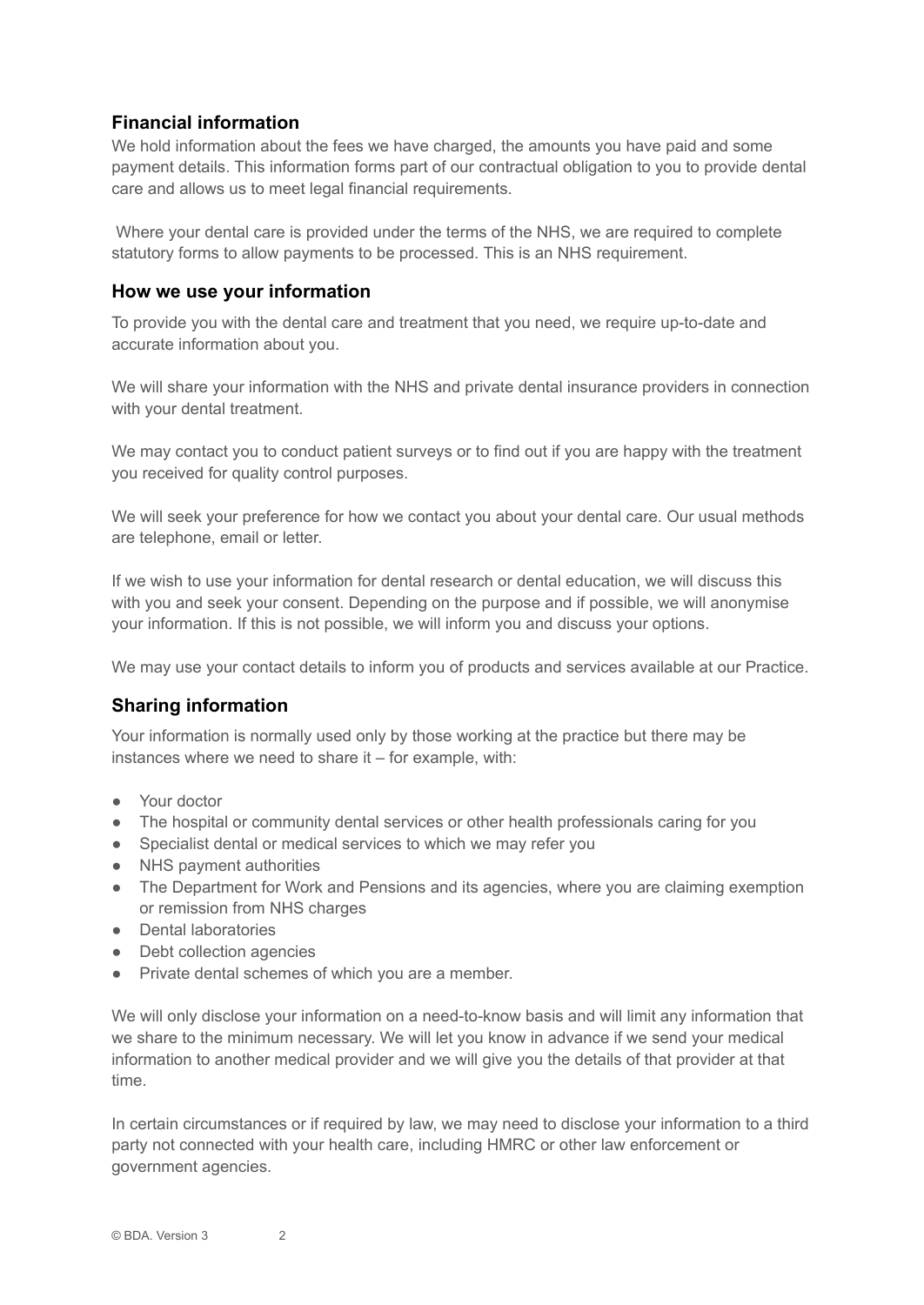#### **National data opt-out policy**

108 Dental Surgery is one of many organisations working in the health and care system to improve care for patients and the public.

Whenever you use a health or care service (A&E or community care services, for example), personal information is collected and stored on your patient record to ensure that you receive the best and most appropriate care and treatment. The information collected can also be used by and provided to other organisations for purposes beyond your individual care, for example, to provide better health and care for you, your family and future generations by:

- Improving the quality and standards of care provided
- Research into the development of new treatments
- Preventing illness and diseases
- Monitoring safety
- Planning services.

Information about your health and care is confidential and can only be used where allowed by law. Mostly, information used for research and planning is anonymised so that you cannot be identified; your confidentiality is maintained.

You can choose whether you want your confidential information to be used in this way. If you are happy with this use of your information, you do not need to do anything. If you wish to opt out, your confidential information will be used only to support your individual care.

You can register your choice and find out more at nhs.uk/your-nhs-data-matters – including

- What is meant by 'confidential patient information'
- Examples of when confidential patient information is used for individual care and examples of when it is used for purposes beyond individual care
- The benefits of sharing data and who uses it
- How your data is protected
- Situations where opt-out will not apply

You can change your choice at any time.

Your information will not be shared with insurance companies or used for marketing purposes without your specific agreement.

# **Keeping your information safe**

We store your personal information securely on our practice computer system and in a manual filing system. Your information cannot be accessed by those who do not work at the practice; only those working at the practice have access to your information. They understand their legal responsibility to maintain confidentiality and follow practice procedures to ensure this.

We take precautions to ensure security of the practice premises, the practice filing systems and computers.